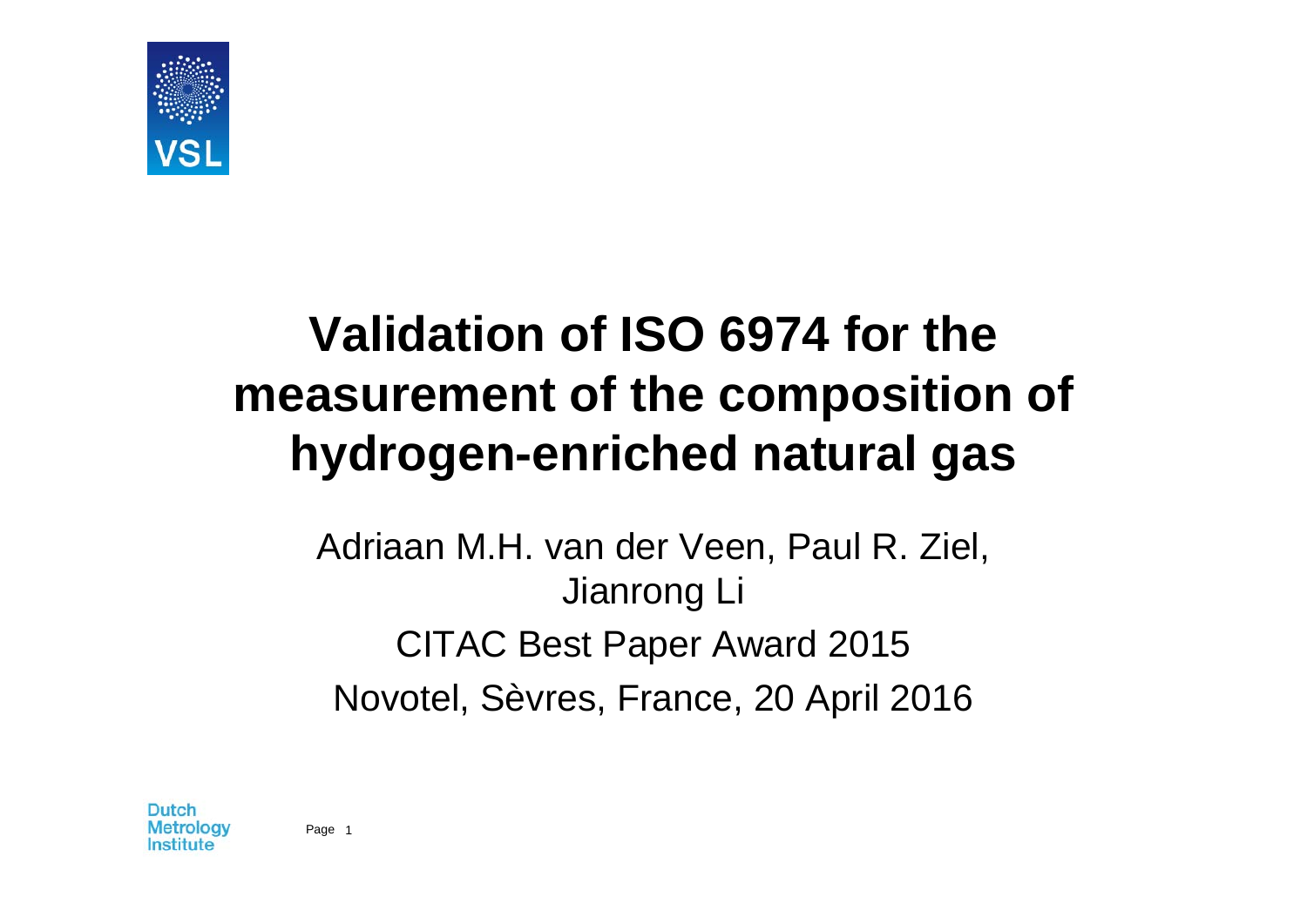

# **Hydrogen-enriched natural gas**

- Produced from electricity from wind farms
- At times with limited demand: conversion of power into hydrogen

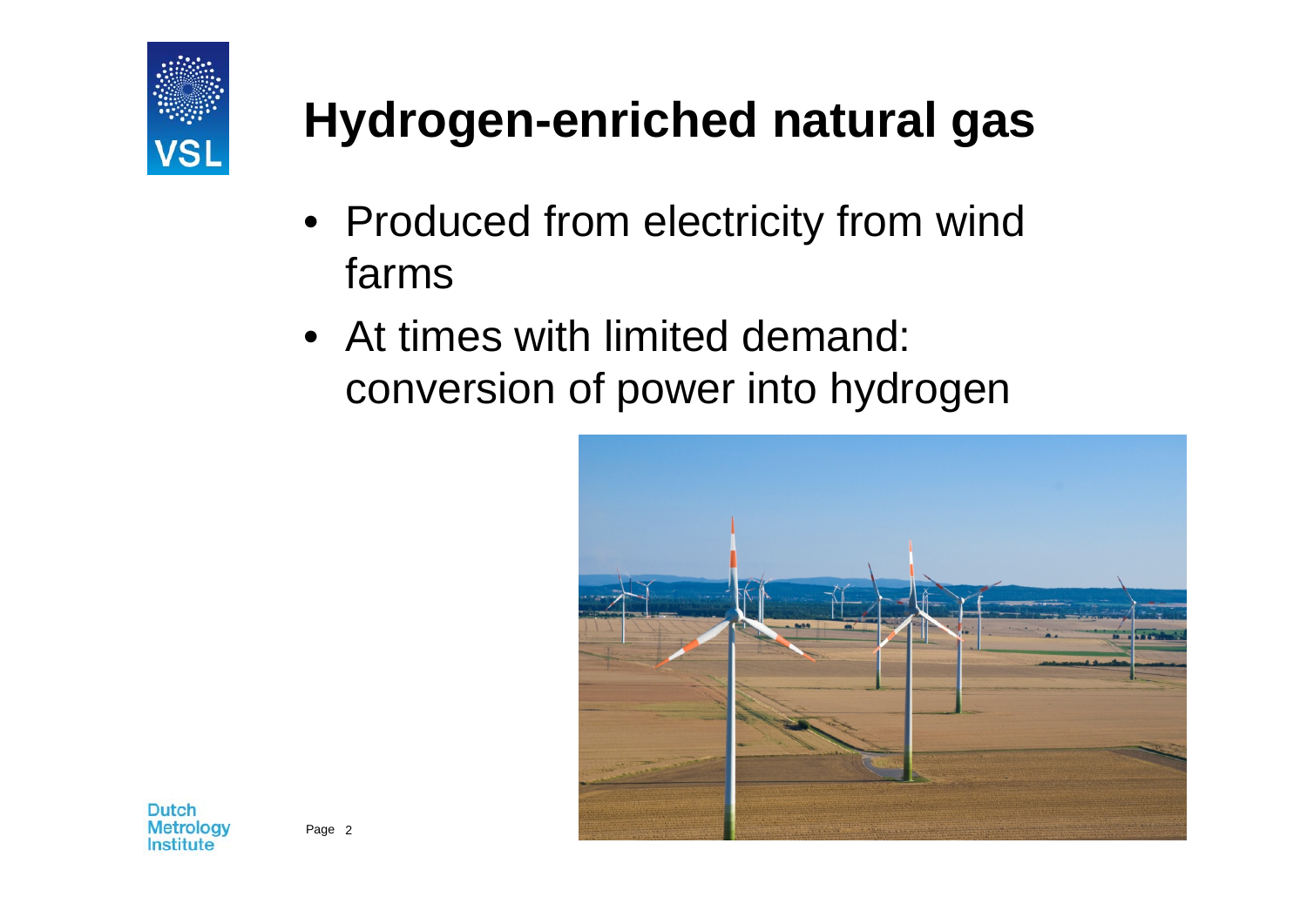

### **Power to gas**

- Hydrogen blended with natural gas by injection into the gas grid
- Meanwhile also experiments to convert power into methane



Mithilfe von Strom wird aus Wasser Wasserstoff gewonnen. Der Wasserstoff kann zum Teil direkt ins Gasnetz eingespeist oder vorher durch Methanisierung zu synthetischem Erdgas umgewandelt werden.

**Dutch** Metrology Institute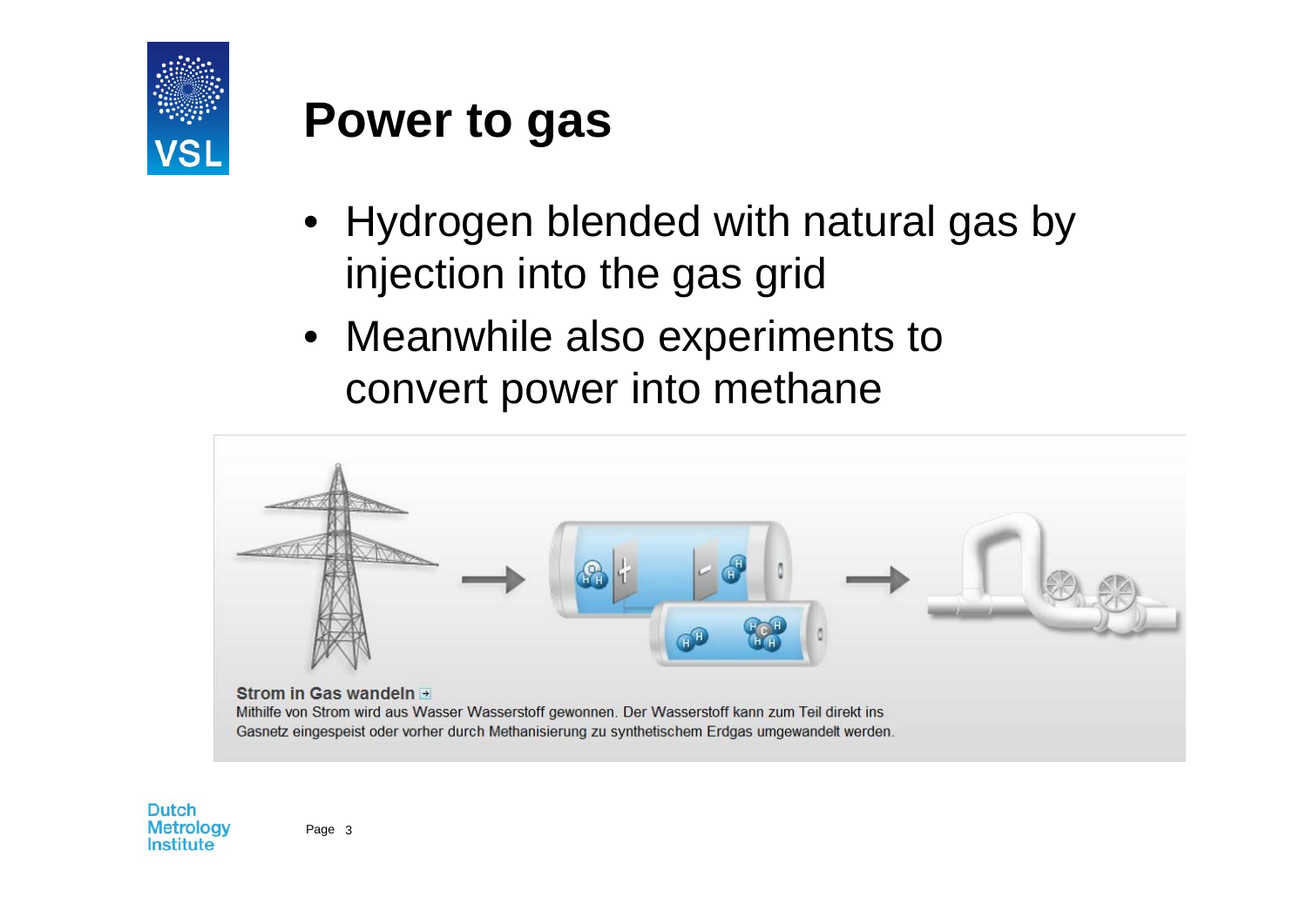

#### **Regulatory framework and objectives**

- EN 1776 sets a framework for natural gas custody transfer
- ISO 6974 is referenced as standard for composition analysis
- Fraction hydrogen: 3 % 16 %
- In EMRP ENG01 "Characterisation of Energy Gases", one of the aims was to validateISO 6974 for blends of hydrogen and natural gas

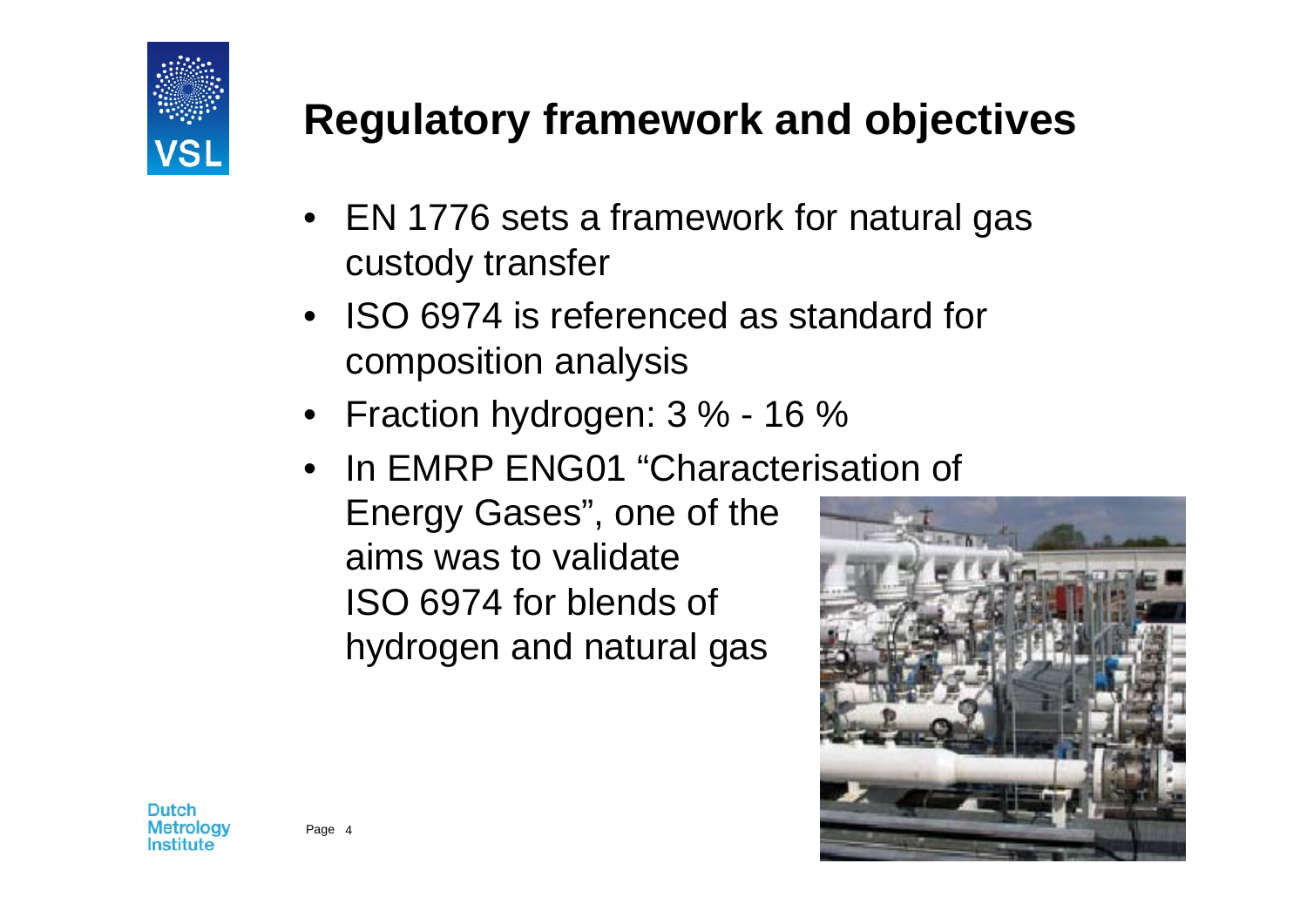

## **Gas mixture preparation**

Mixture

- $\bullet$ Basis: ISO 6142
- •Multistage preparation
- Combination of highpurity gases, and lesser pure liquids (butanes)
- Preparation in accordance with regulatory framework



Dutch **Metrology** Institute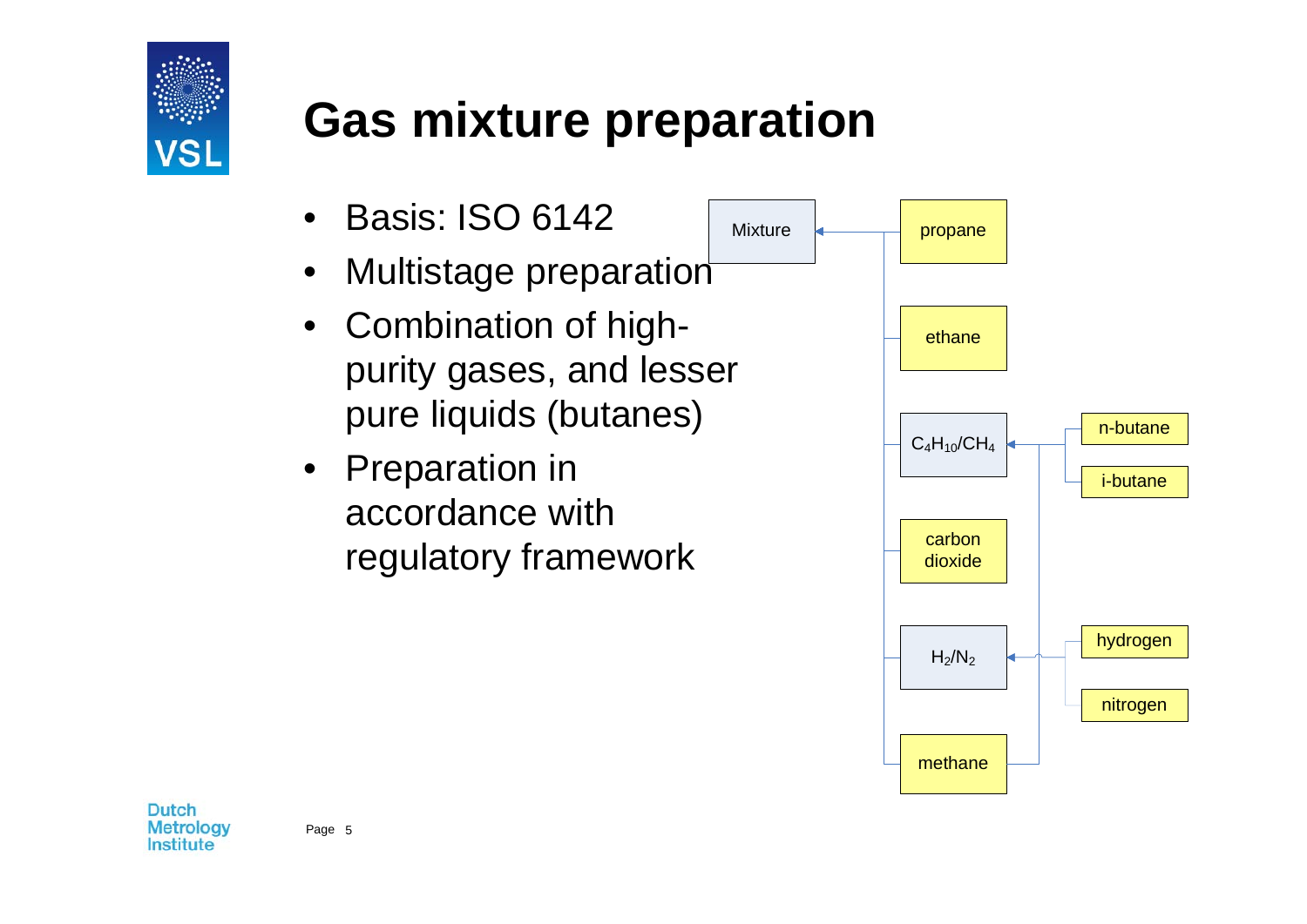

# **Analytical method**

- GC measurement, using TCD
- Hydrogen is measured on the same channel as helium
	- NGA, using a Molsieve 13A and TCD
	- RGA, using a Molsieve 13A and TCD
	- Measurement on RGA includes trapping hydrogen prior to elution and detection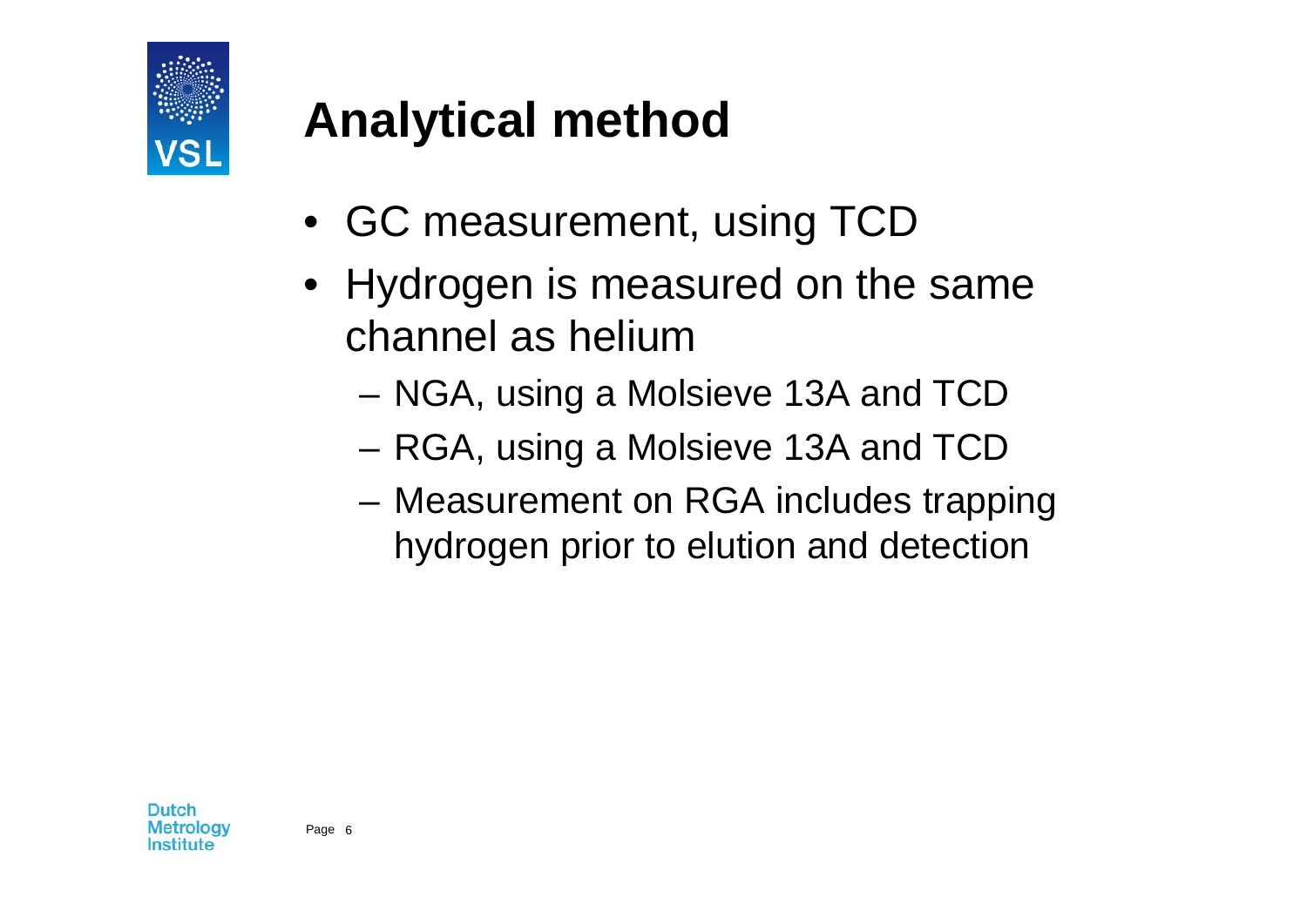

### **Peak separation (NGA)**



Dutch<br>Metrology<br>Institute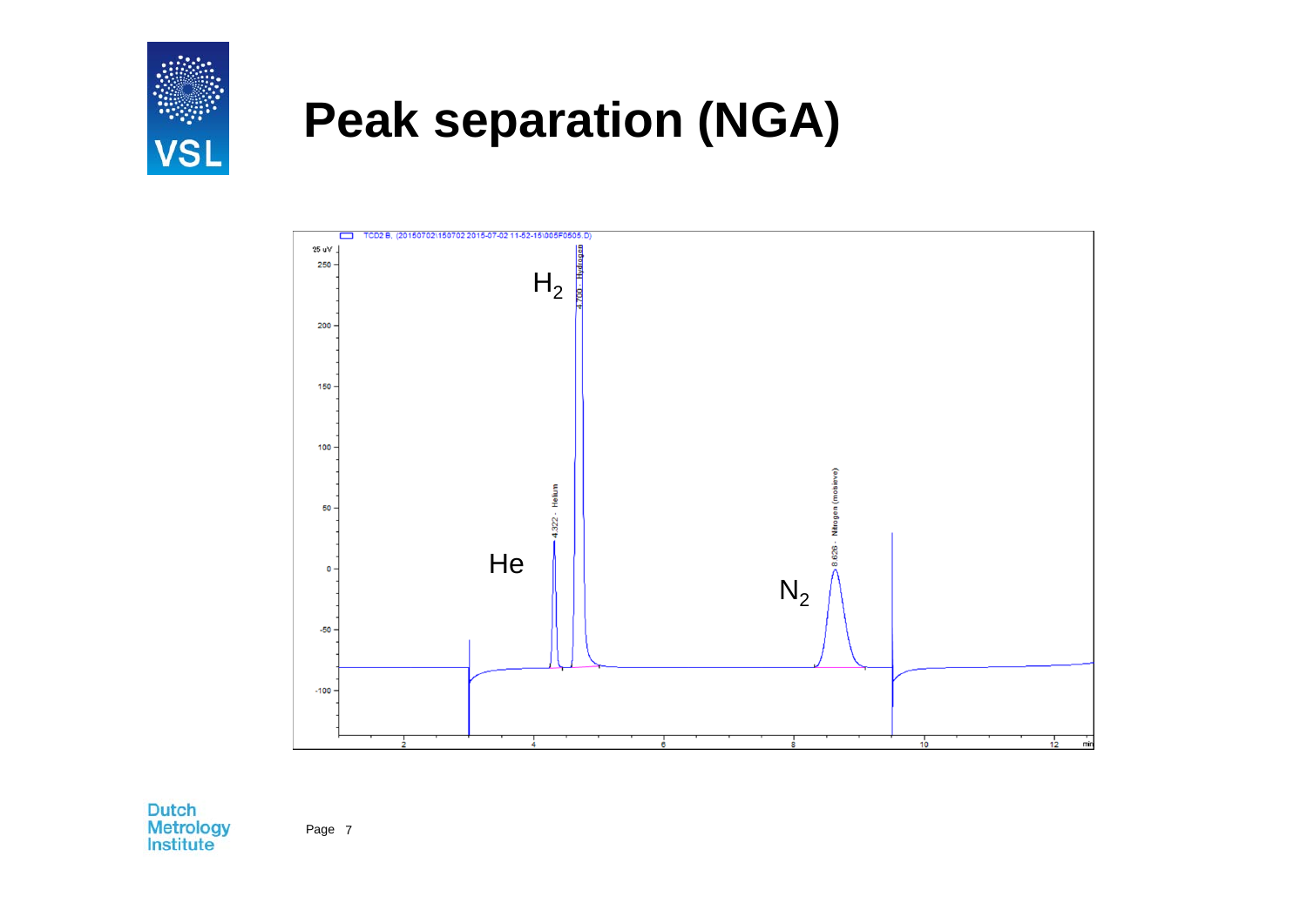

### **Peak separation (NGA)**



**Dutch** Metrology<br>Institute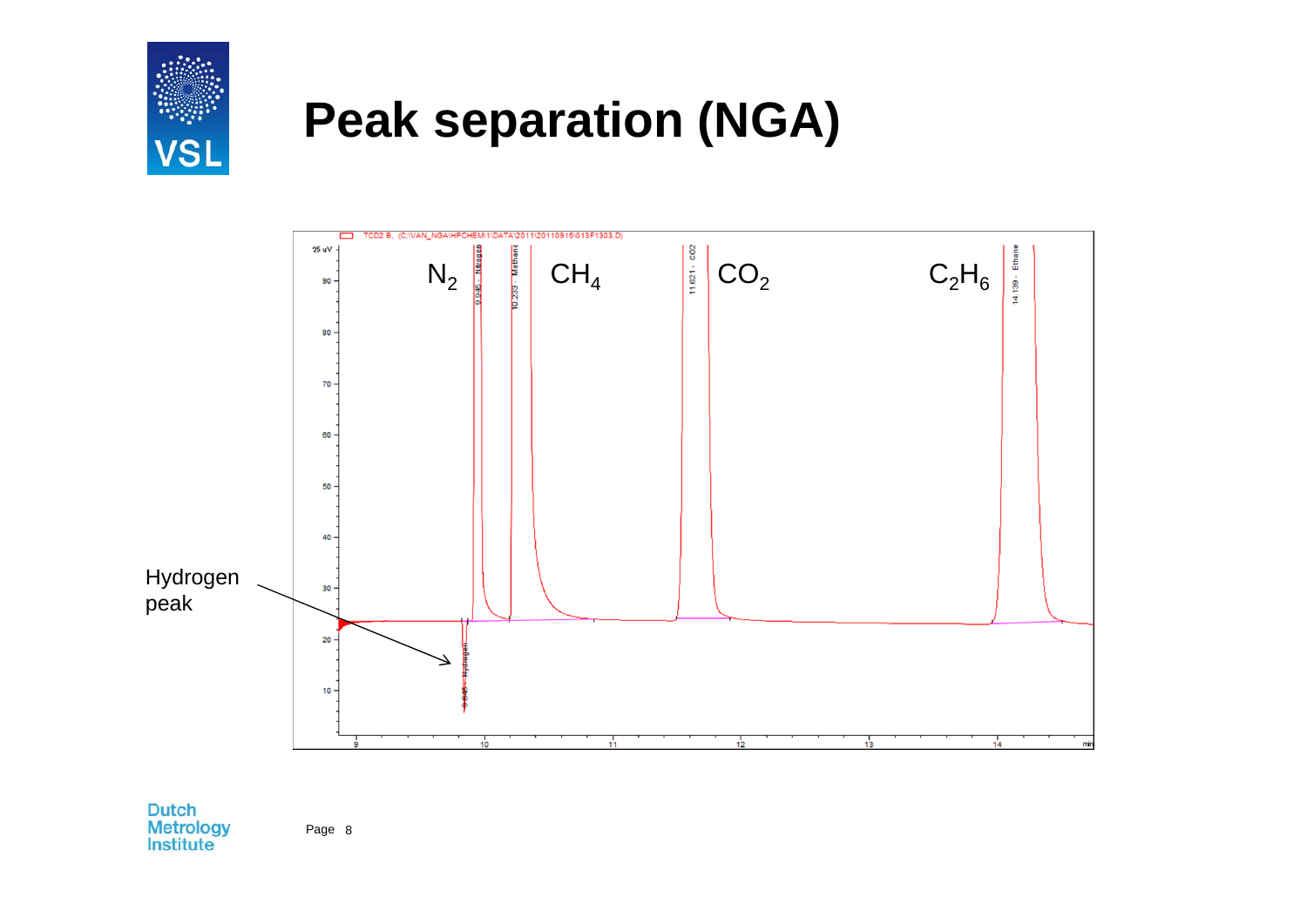

#### **Fitting results NGA**

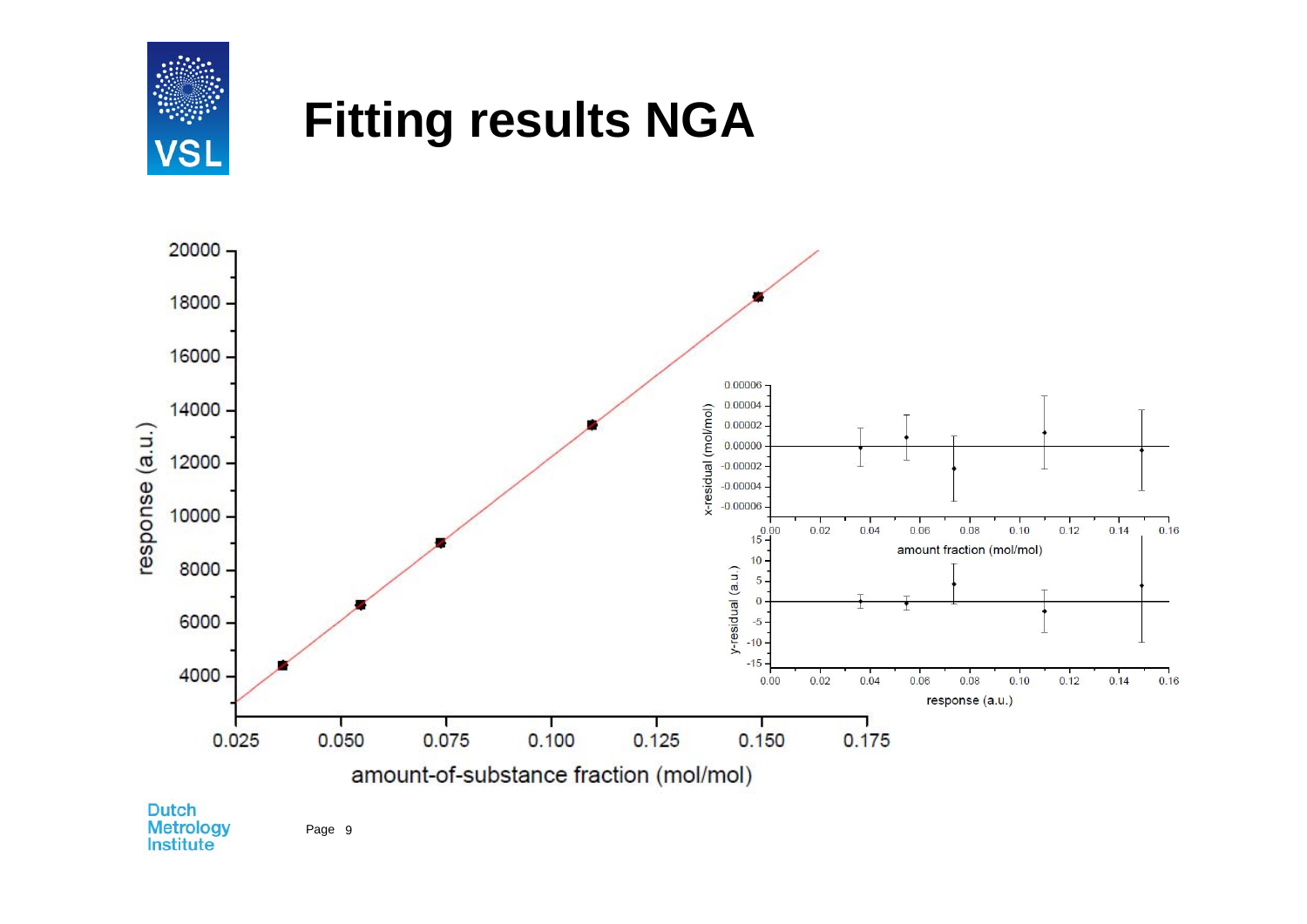





Dutch<br>Metrology<br>Institute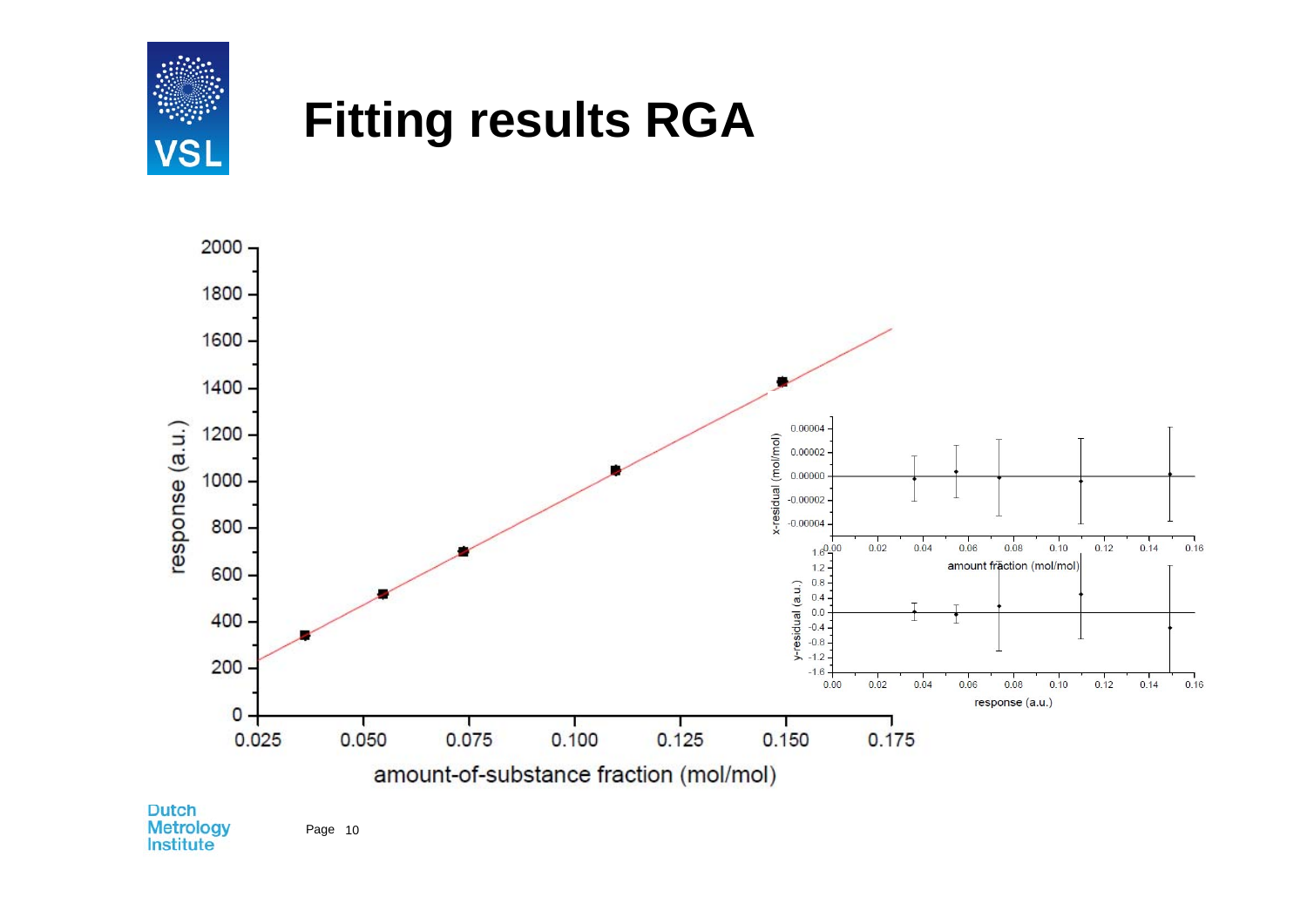

### **Matrix influence and stability**